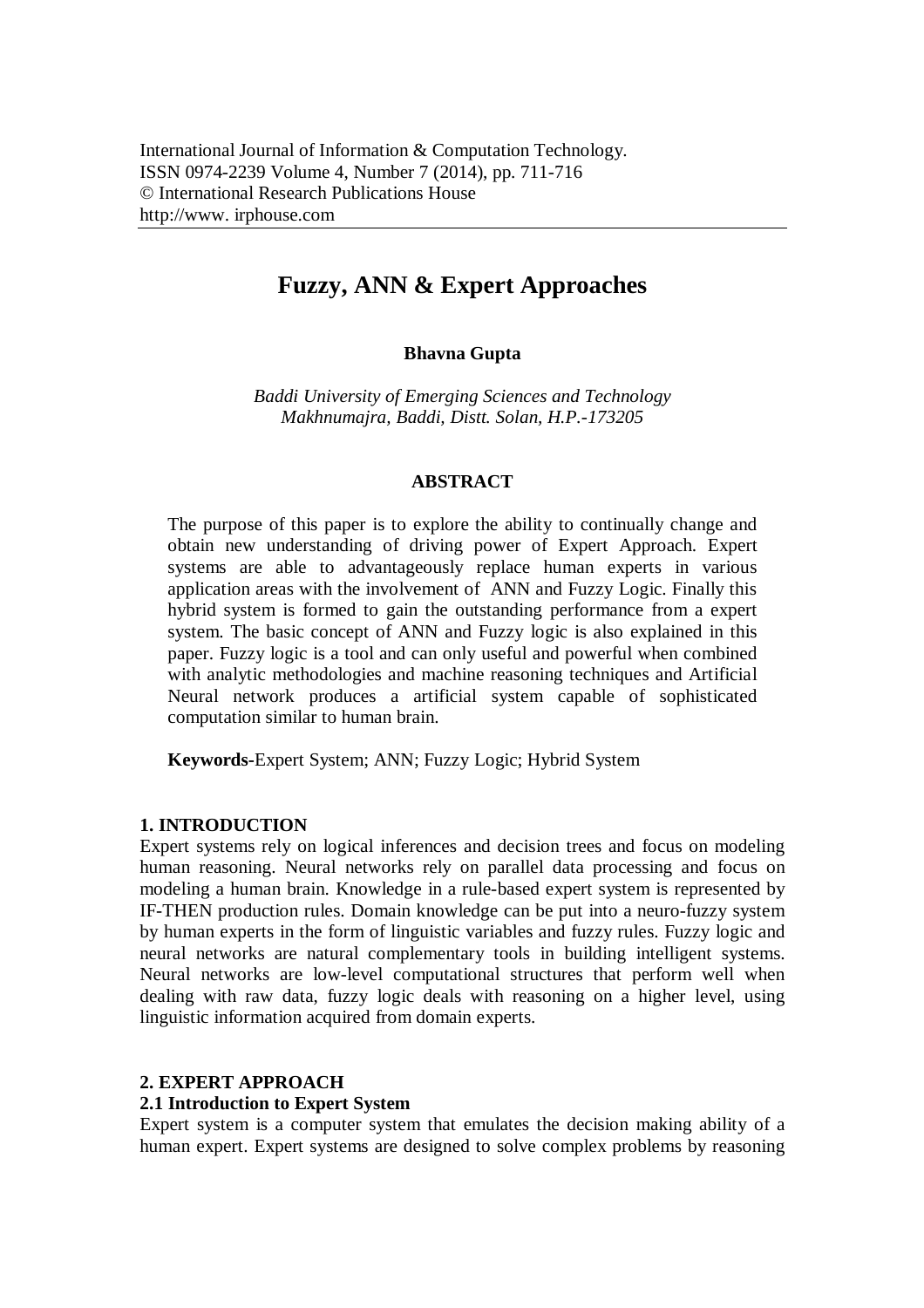about knowledge, represented primarily as IF-THEN rules rather than conventional procedural code. Expert system is basically programming computers to make in real life situations. For example, some expert systems help doctors diagnose diseases based on symptoms.

## **2.2 Components of Expert System**

Expert system has following basic components:-

2.2.1 Knowledge Base: -Stores all relevant information, data, rules, cases and relationships used by the expert system.

2.2.2 Inference Engine: - Seek information and relationships from the knowledge base and provide answers, predictions and suggestions in the way a human expert would.

2.2.3 Rule:- A conditional statement that links given conditions to actions or outcomes.

2.2.4 Fuzzy Logic:-A specialty research area in computer science that allows shaded of gray and does not require everything to be simply Yes/No, or True/False.

2.2.5 Backward Chaining:-A method of reasoning that starts with conclusions and works backward supporting facts.

2.2.6 Forward Chaining:- A method of reasoning that starts with the facts and works forward to the conclusion.

2.2.7 Explanation Facility:-A part of the expert system that allows a user or decision maker to understand how the expert system arrived at certain conclusions or results.



**Figure 1- Expert System**

## **3. ARTIFICIAL NEURAL NETWORK**

### **3.1 Introduction to Artificial Neural Network**

A neural network is a computer system modelled on the human brain and nervous system. An Artificial Neural network is a massively parallel distributed processor that has a natural propensity for storing experimental knowledge and making it available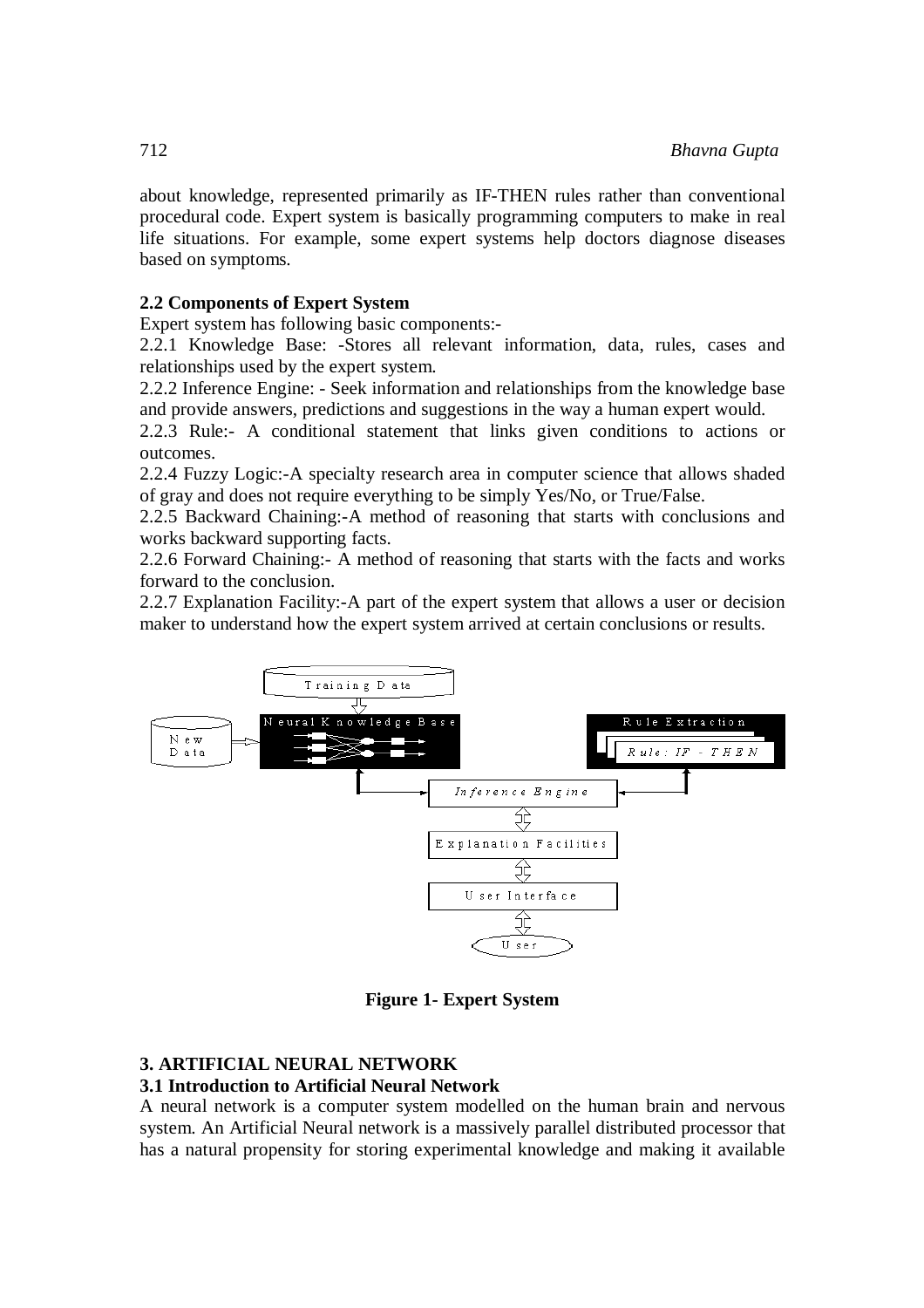for use. Knowledge is acquired by the network through a learning (training) process. The strength of the interconnections between neurons is implemented by means of the synaptic weights used to store the knowledge.

#### **3.2 Architecture of Artificial Neural Network**

Neural networks are typically organized in layers. Layers are made up of number of interconnected 'nodes 'which contain an activation function. Patterns are presented to the network via the 'input layer' which communicates to one or more 'hidden layers 'where the actual processing is done via a system of weighted 'connections'. Most ANNs contain some form of 'learning rules 'which modifies the weights of the connections according to the input patterns that it is presented with.



**Figure 2-Basic ANN Structure**

#### **3.3 How ANN Learn a Task**

An artificial neural network learn a task in following manner

- 3.3.1 Initialize the weights.
- 3.3.2 Use of learning algorithm.
- 3.3.3 Set of training examples.
- 3.3.4 Encode the examples as input.
- 3.3.5 Convert output into meaningful result.

The main application areas of ANNs are image, sound and pattern recognition, advanced robotics, machine vision, intelligent medicine devices, intelligent security systems, expert systems etc.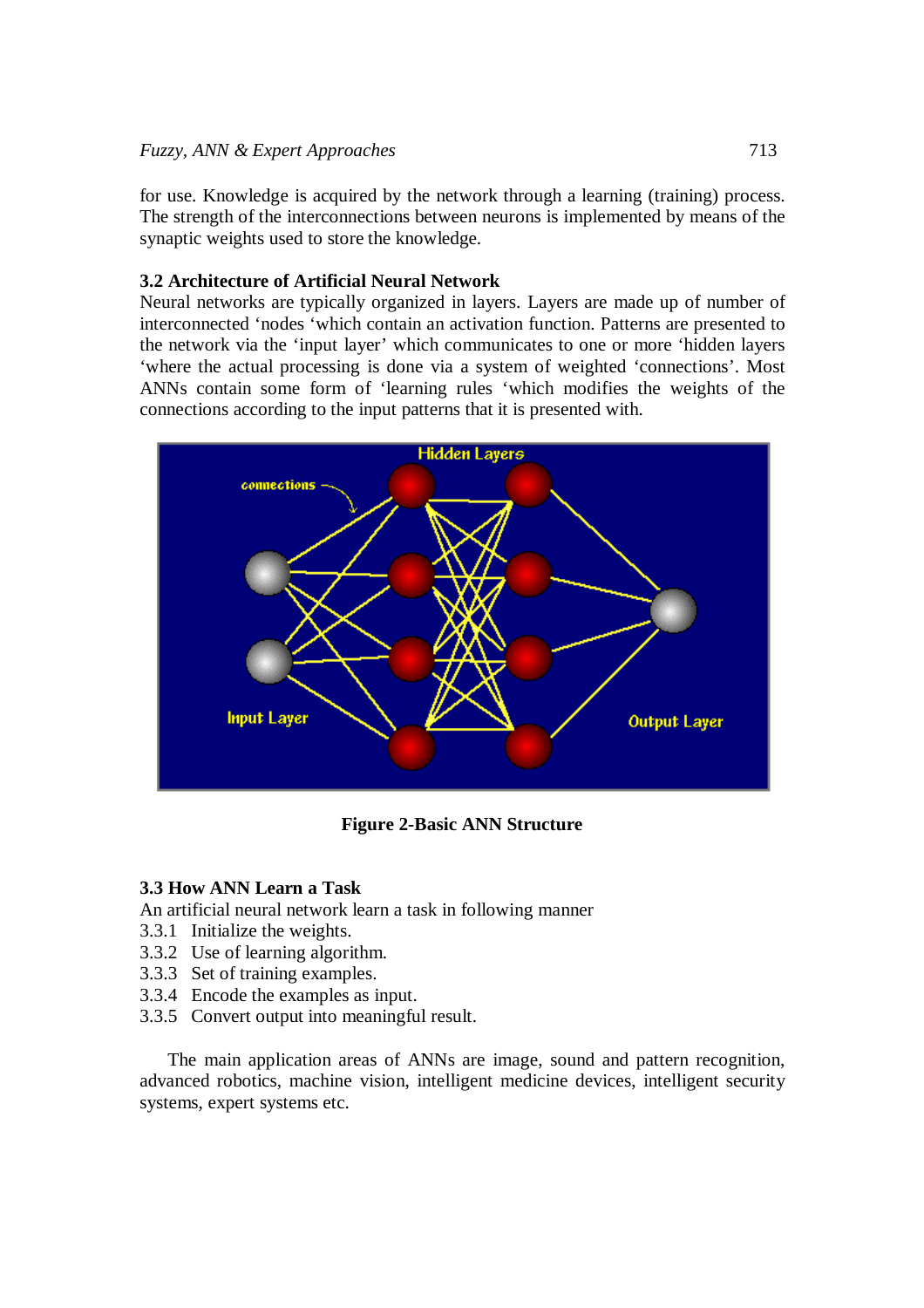## **4. FUZZY LOGIC APPROACH**

#### **4.1 Introduction to Fuzzy Logic**

Fuzzy logic is a tool and can only useful and powerful when combined with analytical methodologies and machine reasoning techniques. Fuzzy logic is not logic that is fuzzy, but logic that is used to describe fuzziness. Fuzzy logic is the theory of fuzzy sets that calibrates vagueness. Fuzzy logic is based on idea that all things admit of degrees.Temperature, hight, speed, distance, beauty-all come on a sliding scale.

The motor is running slightly hot.

Tom is a very tall guy.

Many decision making and problem solving tasks are too complex to be understood quantitatively, however ,people succeed by using knowledge that is imprecise rather than precise. Since knowledge can be expressed in a more natural way by using fuzzy sets, many engineering and decision problems can be greatly simplified. Fuzzy IF-THEN rules are used for capturing knowledge.

#### **4.2 Elements of Fuzzy Logic Controller**

Usually fuzzy logic control system is created from four major elements presented on Figure 3: fuzzification interface, fuzzy inference engine, fuzzy rule matrix and defuzzification interface.



**Figure 3- Fuzzy Logic Controller**

#### **4.3 Fuzzy Logic analysis methods**

The fuzzy logic analysis and control methods can be described as:

4.3.1 Receiving one or large number of measurements or other assessment of conditions existing in some system that will be analyzed or controlled.

4.3.2 Processing all received inputs according to human based, fuzzy "if-then" rules, which can be expressed in simple language words, and combined with traditional nonfuzzy processing

4.3.3 Averaging and weighting the results from all the individual rules into one single output decision or signal which decides what to do or tells a controlled system what to do. The result output signal is a precise defuzzified value.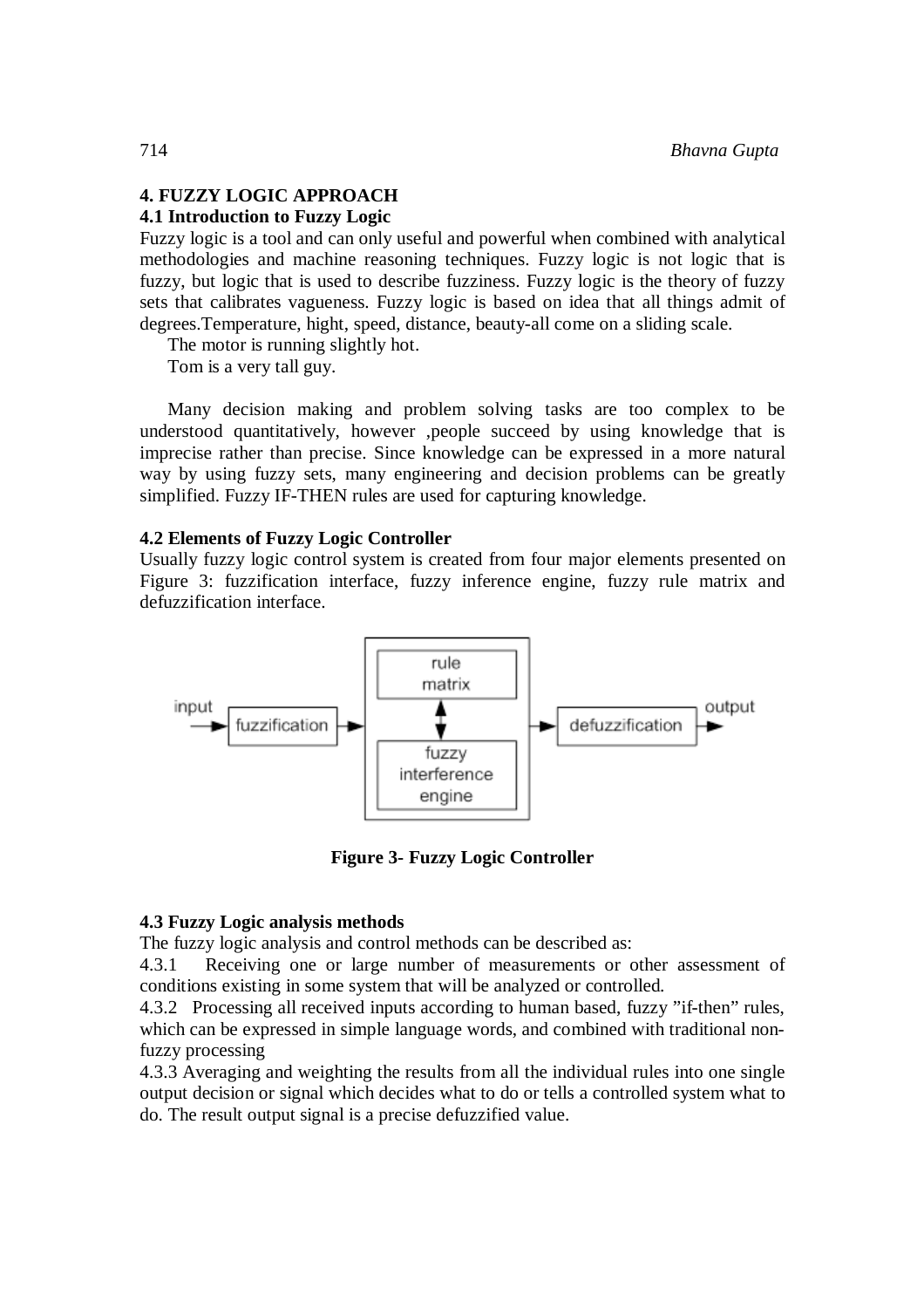The main applications of fuzzy theory are ABS Brake, video camera, automatic transmission, air conditioner, control units, expert systems etc.

#### **4. APPLICATION AREAS OF FUZZY, ANN AND EXPERT APPROACHES**



**Figure 4- Applications**

### **5. CONCLUSIONS**

Finally we can conclude that by combining two or more representation schemes, which is known as hybrid systems can make the system more efficient and improve the knowledge representation. These systems develop a solution faster than human experts can. The benefit is that these systems provide expertise needed at a number of locations at the same time or in hostile environment that is dangerous to human health.

#### **6. REFERENCES**

- [1] International Journal of Advanced reader in Artificial Intelligent, Vol 1, No-8, 2012
- [2] Plemenos D, Artficial Intelligence and Expert System, University of Limoges (1999).
- [3] Simon Haykin, Neural Networks, Prentice Hall.
- [4] ROSS J.T TMH, Fuzzy Logic with engineering applications.